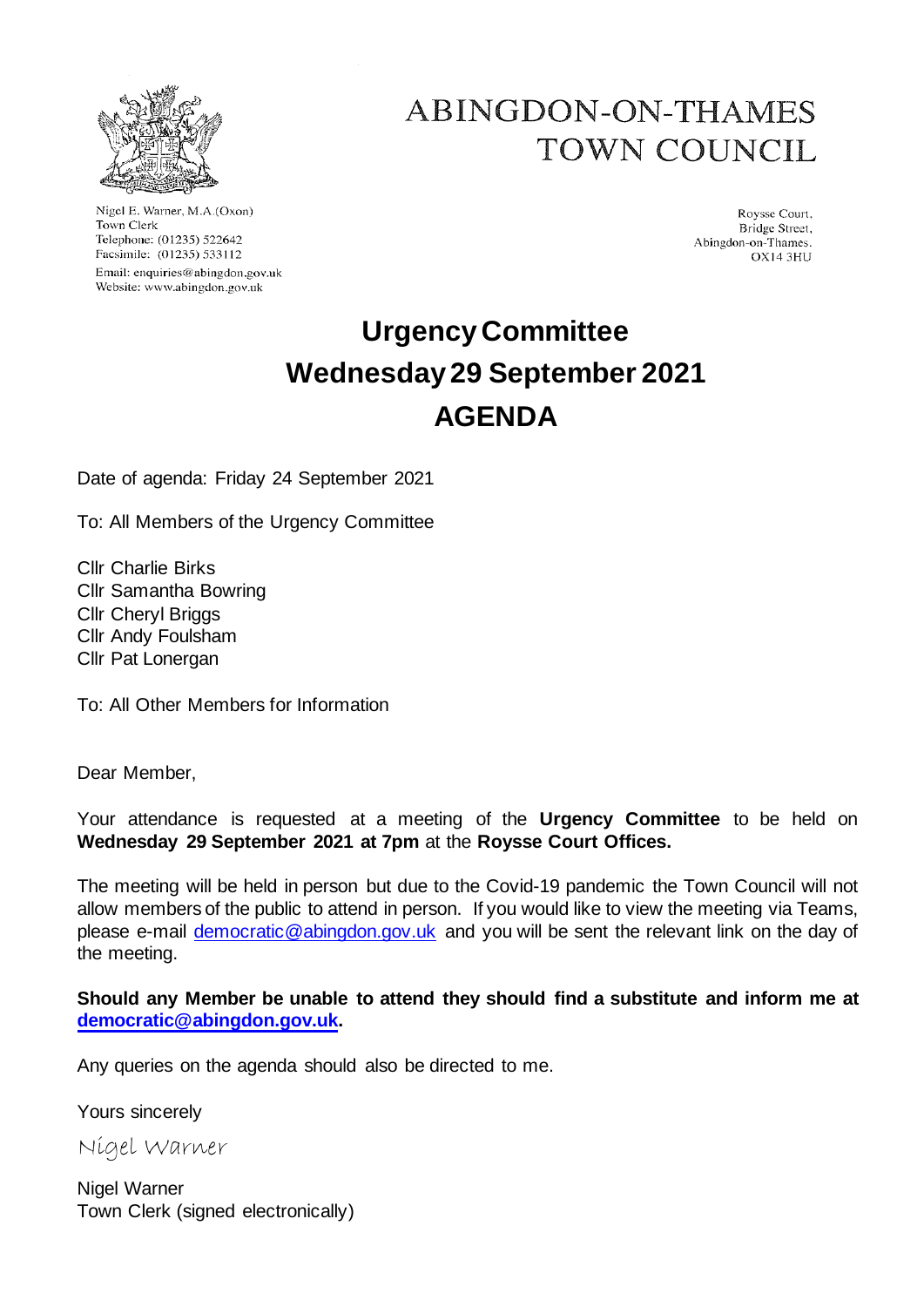# **Abingdon-on-Thames Town Council Our Vision**

To develop an inclusive community so that Abingdon is the place where everyone wants to live and where the wellbeing of residents is prioritised. In developing this community, the town will be one which is environmentally sustainable, vibrant, resilient and safe.

# **Our key objectives**

- 1. To respond effectively and speedily to the climate emergency.
- 2. To develop a resilient, sustainable town which will provide a home for residents now and in the future.
- 3. To manage the Council's assets efficiently and effectively to meet for the needs of the community now and in the future.
- 4. To work with community partners to support those who are vulnerable and in need and to create opportunities to increase social inclusivity.

# 1 **Apologies**

To receive any apologies for absence **and nominated substitutes**.

# 2 **Declarations of interest**

To receive any declarations of interest from Members in relation to any items to be considered at the meeting in accordance with the Local Code of Conduct.

# 3 **Minutes of previous meeting**

To receive, consider and sign as a correct record the draft minutes of the meeting of the Urgency Committee of [27 July 2021.](https://www.abingdon.gov.uk/wp-content/uploads/2021/07/Urgency-Committee-27.7.21-Draft-Minutes.pdf)

# 4 **Urgency Committee**

To receive and consider a report from the Town Clerk on the future operation of the Town Council, as detailed below:

At the Council meeting on 28 April 2021 the Council agreed its governance arrangements to address the issues being created by the pandemic following the expiry of the regulations allowing for decisions to be made at virtual meetings. The basis of these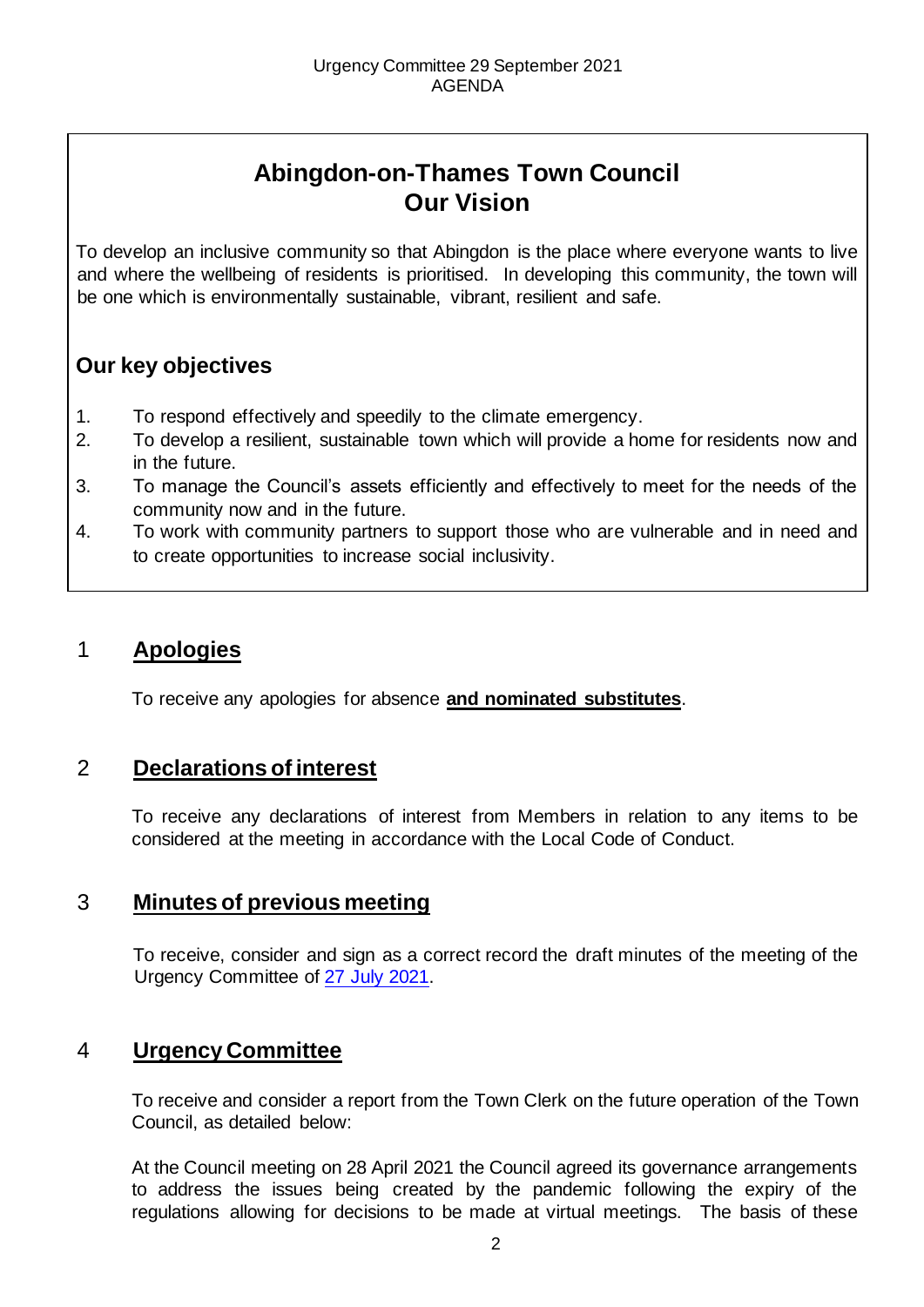#### Urgency Committee 29 September 2021 AGENDA

arrangements was for online advisory committees to make recommendations to the Urgency Committee, meeting in person and which had delegated powers from the Council to make decisions. The Urgency Committee, consisting of five members, allowed meetings to take place safely and within the government's "rule of six."

Matters have now moved on. The government has relaxed most restrictions (including the rule of six) and whilst the Urgency Committee has met, we have still had "in-person" council meetings in June, July and September. These took place to approve the accounts (an audit requirement) and to progress the governance review, a major council matter.

Having had three council meetings, your officers consider that we should now review our governance arrangements. We believe that we should continue with the in-person council meetings, which can be managed for now in the Roysse Court offices on a quorum basis. We recommend that the Urgency Committee is now dissolved. We recommend that the (virtual) advisory committee continues until determined otherwise by the Town Council, noting that some working groups are meeting in person.

We already have a programme of meetings and an agreed Forward Plan backed up by agreed budgets. This means most matters which advisory committees consider could be considered by the next ordinary council meeting and that the urgency committee is not therefore required.

There is an argument which could be made for an urgency committee to continue on the grounds that it can be called at short notice. However if urgent decisions are required then a special council meeting can be called; a quorate council meeting consists of seven members (urgency is five) and only requires one more days' notice (notice for council is three clear days excluding Sundays, committees three clear days).

There is also potentially a governance issue which could arise if we continue with the Council/ Urgency Committee arrangement in any form. If we retain the Urgency Committee for urgent matters, the question arises as to who determines what those are and why they cannot wait for council. There will also be matters which are of such weight that they do require full council approval rather than that of five members. With regard to the latter we are exploring options to convene such meetings in a larger room to safely have allow such members who wish to attend in person, to do so.

Consequently we **recommend** to the Urgency Committee:

- 1. That the Committee resolves that it is dissolved and that its delegated powers revert to the full council.
- 2. That the undetermined recommendations referred to the Urgency Committee during September 2021 are determined by the Town Council.
- 3. That the Committee recommend that the current system of advisory committees remain in place and that this matter be reviewed at each ordinary meeting of the council (noting that this does not preclude a special council being called at any time to consider this or other matters).

The agenda for the Town Council meeting which follows the Urgency Committee reflects the above recommendation.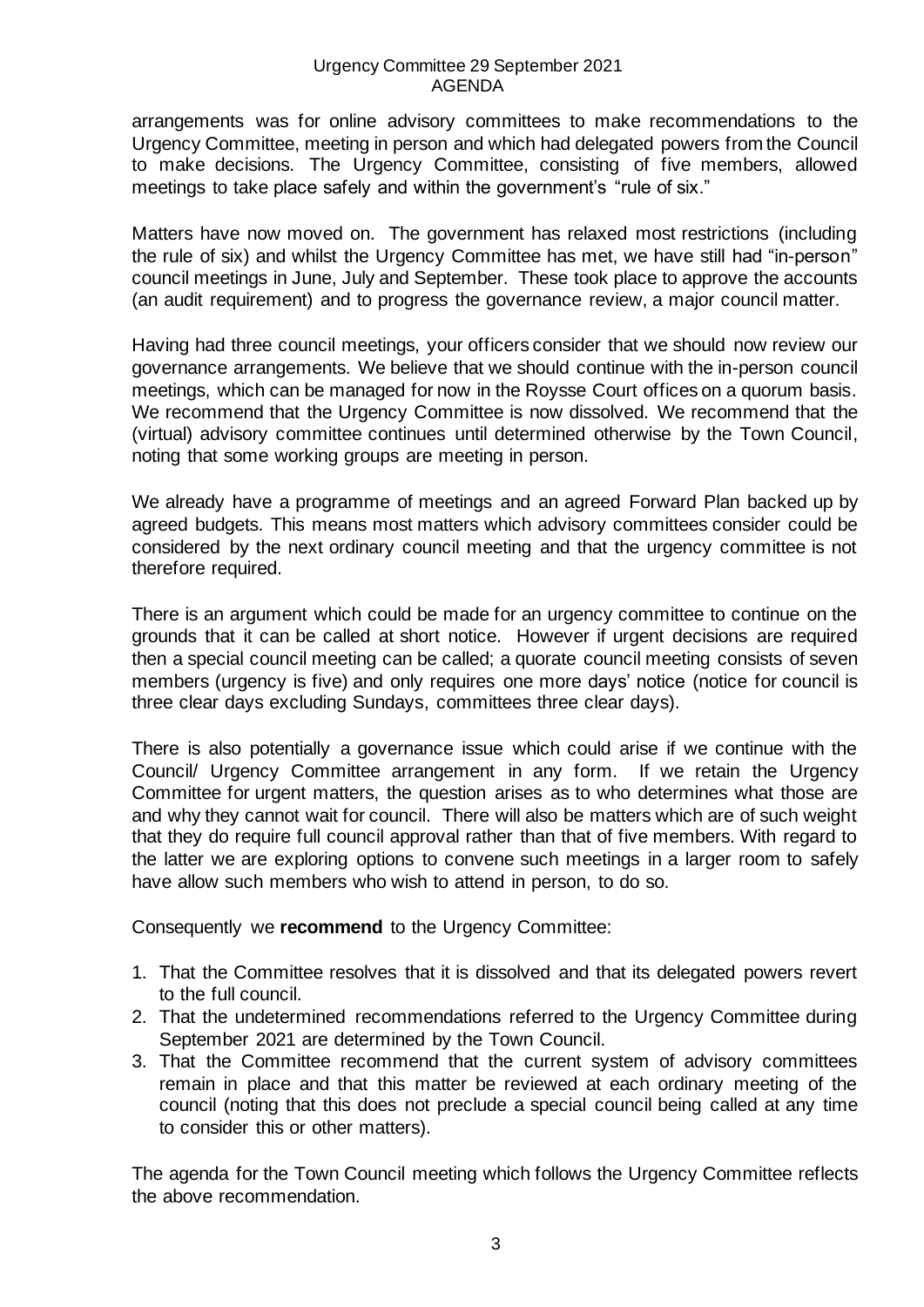*The law allows members of the public and press to record meetings of the Council and its committees. Should you wish to record at any meeting which is open to the public it is requested that you inform the Town Clerk of your intention to film or record before the day of the meeting, by emailing democratic@abingdon.gov.uk or telephoning 01235 522642.* 

*For information, whilst this meeting is being hosted virtually using Microsoft Teams the Council will not be recording the meeting.*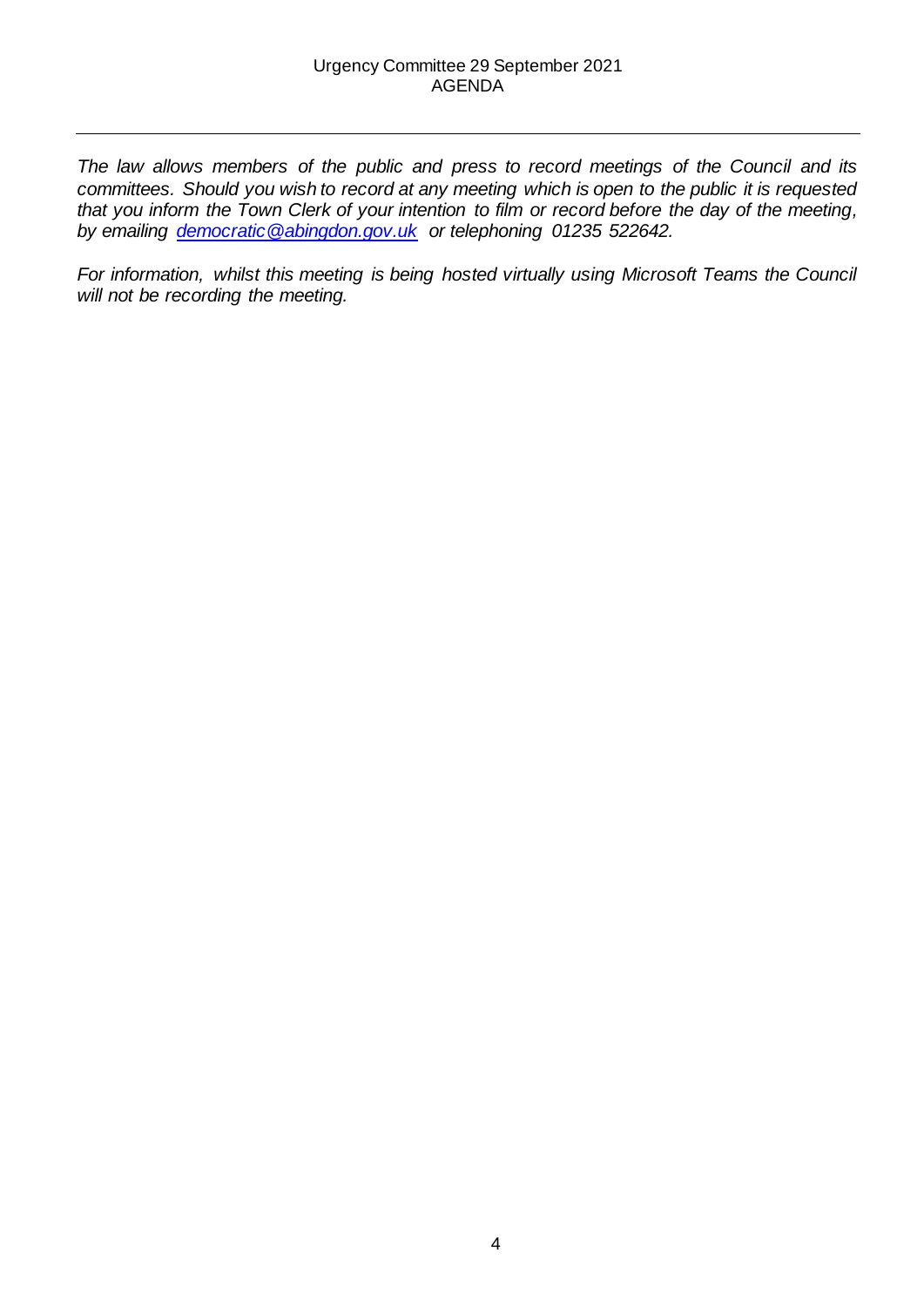#### Urgency Committee 29 September 2021 AGENDA

## **Note on Governance**

## **Context:**

At the start of the pandemic government approved the Local Authorities and Police and Crime Panels (Coronavirus) (Flexibility of Local Authority and Police and Crime Panel Meetings) (England and Wales) Regulations 2020 ("the 2020 Regulations"). These regulations enabled council meetings to take place online. However the Regulations expired on 6 May 2021. The government has not brought forward new legislation and a legal challenge in relation to the Local Government Act 1972, which if successful would have enabled virtual meetings to continue, failed.

The impact of the above is that from 7 May 2021 any meetings where decisions are taken – either by council or committees – are required to be in-person meetings.

The council has made representations to government regarding this matter as it considers this requirement to represent an unnecessary and avoidable risk to elected representatives and council officers. The council is keen to return to in-person meetings as soon as it is safe to do so but considers that councils should be able to take full advantage of modern technology to enable Councillors and the public to attend meetings virtually as well as in person.

Councils have responded in different ways to the new circumstances. At its meeting of 28 April 2021 the council decided to delegate all decision-making to an Urgency Committee comprising of 5 members. This committee will meet "in person" in accordance with the Local Government Act 1972. The council's committees will continue to meet virtually as Advisory Committees in order to discuss matters but will not make decisions; all committee recommendations will be referred to the Urgency Committee.

These arrangements have been made in response to the current continuing public health emergency. The arrangements are made on a temporary basis and will be reviewed regularly.

## **Council resolution of 28 April 2021**

The full text of the Council's resolution is below:

- *1. Online attendance at Council meetings is no longer legal but the council considers that there remains a serious risk to health when meeting in person indoors. Consequently the Council delegates its powers to an Urgency Committee.*
- *2. Committees will meet online as advisory committees and will discuss business as usual. The recommendations and decisions will be advisory until they are ratified by the Urgency Committee, apart from the Planning, Highways and Consultations Committee, whose recommendations will be actioned immediately by the Town Clerk.*
- *3. Members of the public can continue to attend the advisory committee meetings via the joining link and apply to participate in the public participation section of the meeting.*
- *4. The decisions made by the urgency committee will be in accordance with the recommendations from the advisory committees and not changed without a material reason.*